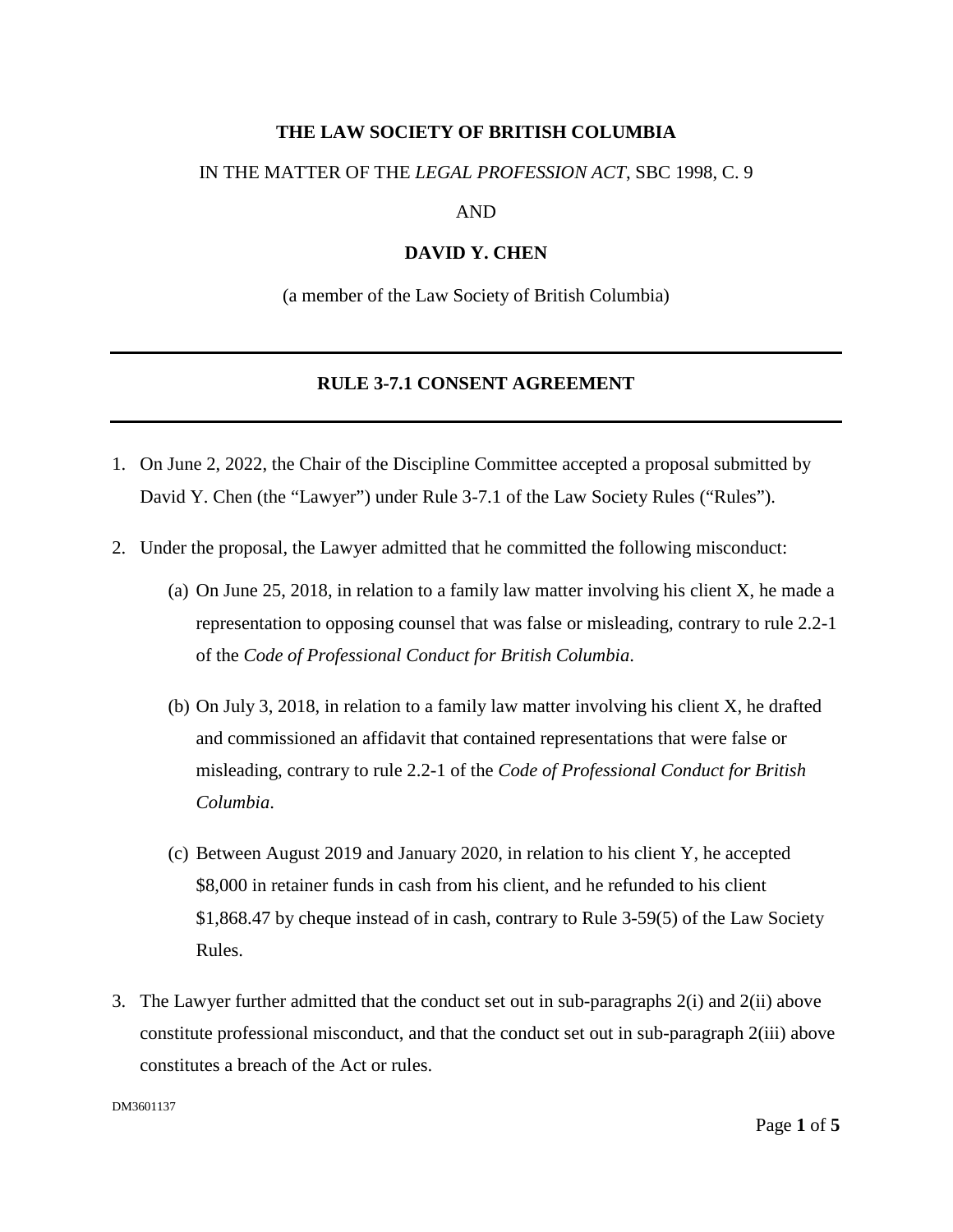- 4. Under the proposal, the Lawyer agreed to be suspended from the practice of law for a period of two (2) weeks, from July 1, 2022 to July 15, 2022. In addition, by December 31, 2022, he will attend a meeting with a Bencher to discuss his misconduct.
- 5. In making its decision, the Chair of the Discipline Committee considered an Agreed Statement of Facts dated May 25, 2022, and a letter to the Chair of the Discipline Committee. The Chair also considered that the Lawyer did not have a prior professional conduct record.
- 6. This consent agreement will now form part of the Lawyer's professional conduct record.
- 7. Pursuant to Rule 3-7.1(5) of the Rules, and subject to Rule 3-7.2 of the Rules, the Law Society is bound by an effective consent agreement, and no further action may be taken on the complaint that gave rise to the agreement.
- 8. The admitted facts were set out in an Agreed Statement of Facts dated May 25, 2022. The facts have been anonymized and summarized below.

## **I. Summary of Facts**

## *Member Background*

- 9. The Lawyer was called to the bar and admitted as a member of the Law Society of British Columbia on December 1, 2014. He currently practises primarily in the areas of civil litigation and family law.
- 10. Since his call to the bar, the Lawyer has practised law at two small firms in Vancouver, British Columbia. At the time of the misconduct, the Lawyer was a four-year call, and had been practising as a sole practitioner in the two years leading up to the misconduct.

## *Background Facts*

# *Representations to Opposing Counsel*

11. On or about April 28, 2018, the Lawyer was retained by X in relation to a family law matter.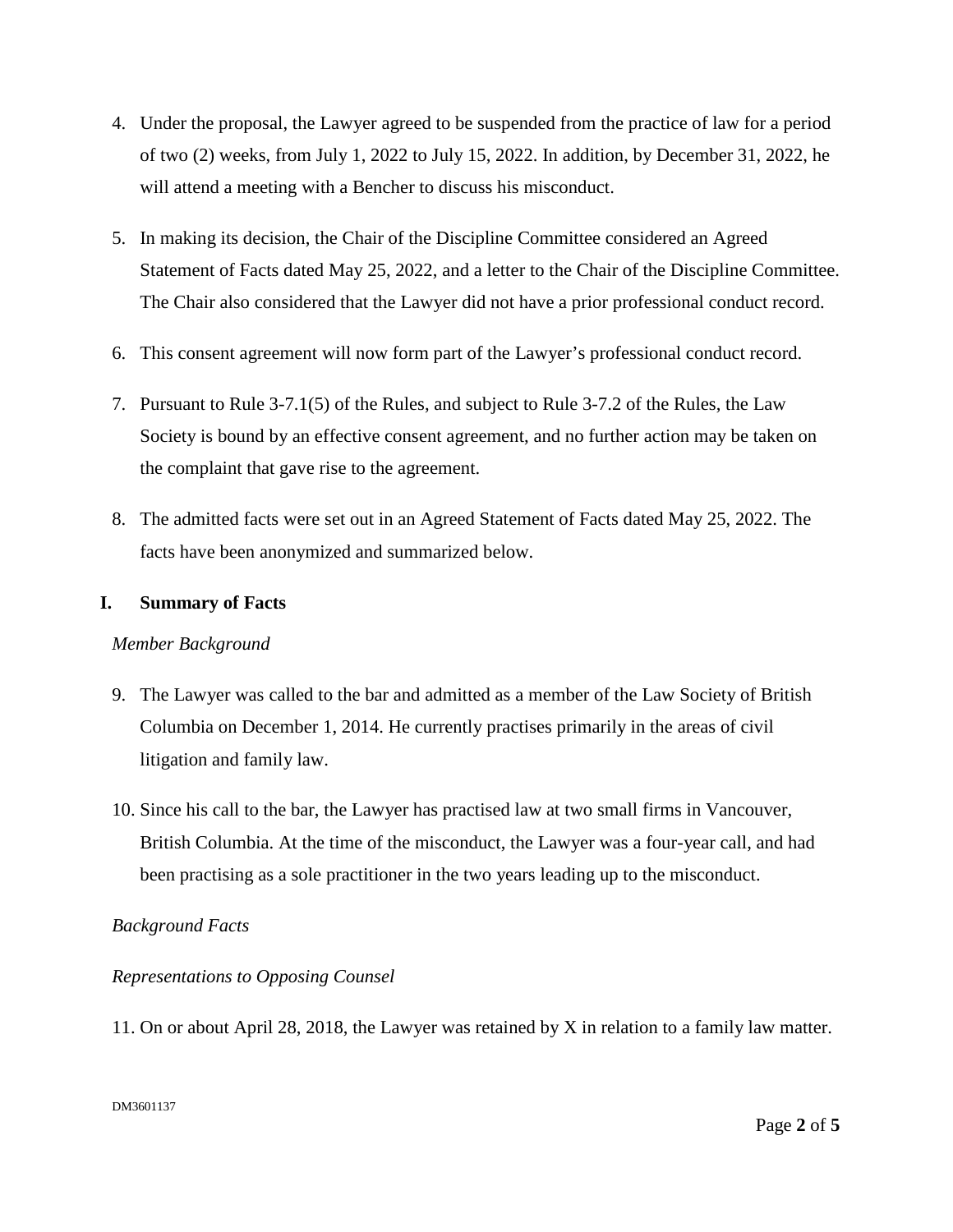- 12. On May 14, 2018, the opposing party, Z, filed a Notice of Family Claim ("NOFC") in the Supreme Court of British Columbia. Z also sought and obtained an order from a Justice of the Supreme Court (the "Order") on a without notice basis. The Order included, *inter alia*, a freezing order and a sole occupancy order.
- 13. On May 15, 2018, the Lawyer attended at the New Westminster Law Courts and reviewed the court file. As a result, he became aware of the NOFC and the Order that day. Shortly thereafter, the Lawyer informed his client of what he had found.
- 14. On June 18, 2018, opposing counsel for Z filed a notice of application ("June 18 Application") seeking interim orders, returnable July 4, 2018. Opposing counsel served the NOFC, the Order, and the June 18 Application materials on X that day.
- 15. The Lawyer's involvement as X's family lawyer up to this point included: providing initial legal advice to X, attending at the courthouse on multiple occasions, obtaining photocopies of court records, informing X of the commenced proceedings and the Order, discussing a response to the NOFC with X, drafting an application to set aside the Order, and conducting legal research.
- 16. On June 25, 2018, the Lawyer wrote to opposing counsel ("June 25 Letter") to advise that he had been retained as counsel by X. In his letter, the Lawyer also claimed that X had deposited \$20,000 into his trust account as living expenses for Z and the children, that he was waiting for the funds to clear the bank, and that he anticipated they would be available by June 29, 2018, if not earlier.
- 17. However, no such deposit had been made or was pending clearance. As such, when the Lawyer made the statements in his June 25 Letter to opposing counsel, he knew they were false or misleading.
- 18. The Lawyer has explained that he made the statements in order to encourage an interim arrangement. However, he now recognizes that this was wrong, and that he must always be truthful and scrupulously adhere to his duty to act honourably and with integrity.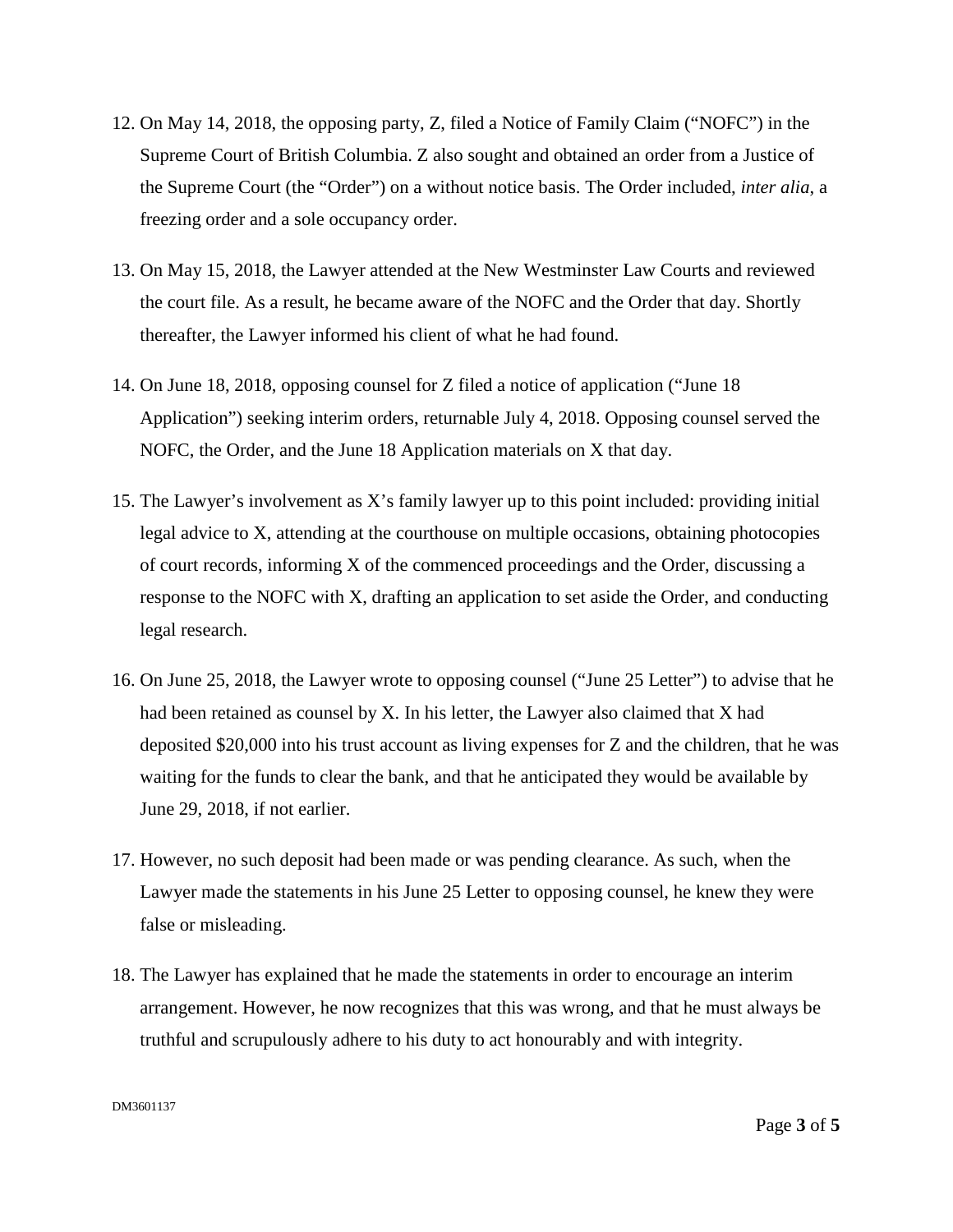- 19. On July 2, 2018, the Lawyer drafted an affidavit for X in support of a possible adjournment application. The next day, X swore to the contents of the affidavit before the Lawyer (the "Affidavit").
- 20. The Affidavit included statements that:
	- (a) had an earlier application been granted, X would probably not have been aware of the NOFC or the Order;
	- (b) X retained the Lawyer as soon as he could once he was served with the NOFC, the Order, and the June 18 Application materials; and
	- (c) X was very reluctant to agree to certain proposed terms because Z had created a situation where  $X$  would have to either accede to  $Z$ 's demands, or be forced to defend an application in circumstances where there was an insufficient amount of time to do so.
- 21. These statements were false because:
	- (a) X knew about the NOFC and the Order on or about May 15, 2018, because the Lawyer had found them in the court file and had advised X of them;
	- (b) X had retained the Lawyer as counsel in April 2018, months before being served in June 2018 with the NOFC, the Order, and the June 18 Application materials; and
	- (c) X had known for some time about Z's application and had sufficient time to prepare for the application.
- 22. The Affidavit was never filed with the court, as the parties were able to work out an interim arrangement themselves.
- 23. The Lawyer admits that when he drafted the Affidavit, he included the false statements to make it appear that X had only obtained the benefit of counsel following service of the

DM3601137